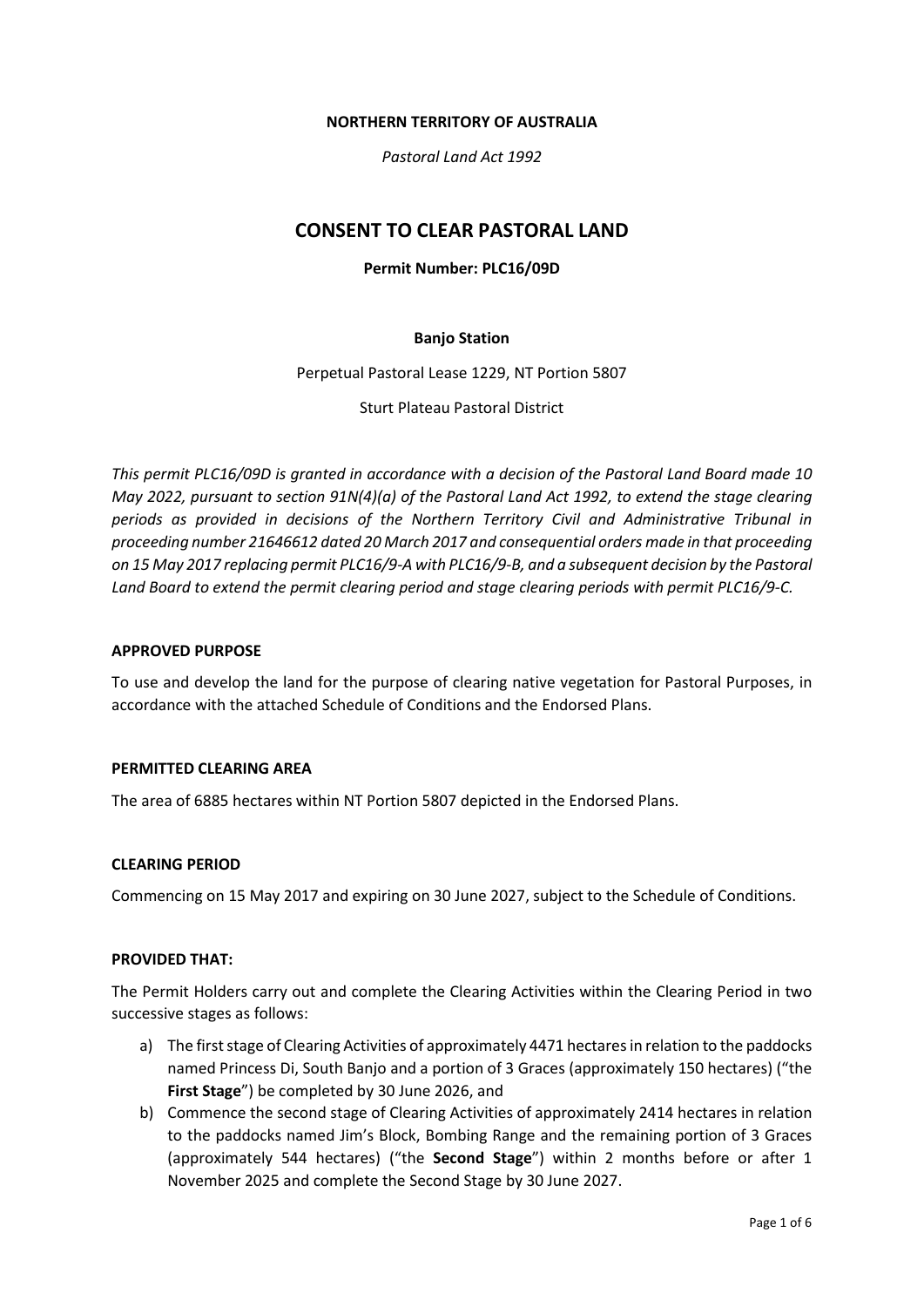The Permit Holders notify the Pastoral Land Board of the areas to be cleared in 3 Graces Paddock for each of the First Stage and Second Stage prior to the commencement of clearing activities in that paddock.

## **EXTENSION OF CLEARING PERIOD OF PERMIT**

The Permit Holder may apply to the Pastoral Land Board for an extension of the Clearing Period set out in the Permit.

The Pastoral Land Board may, in its absolute discretion, grant or reject the request or grant the request subject to conditions and provided that:

(i) The application for extension is submitted to the Board in the approved form at least three (3) months before the Expiry Date.

Date of Permit: 18 May 2022

poss

 Julie Ross Chairperson, Pastoral Land Board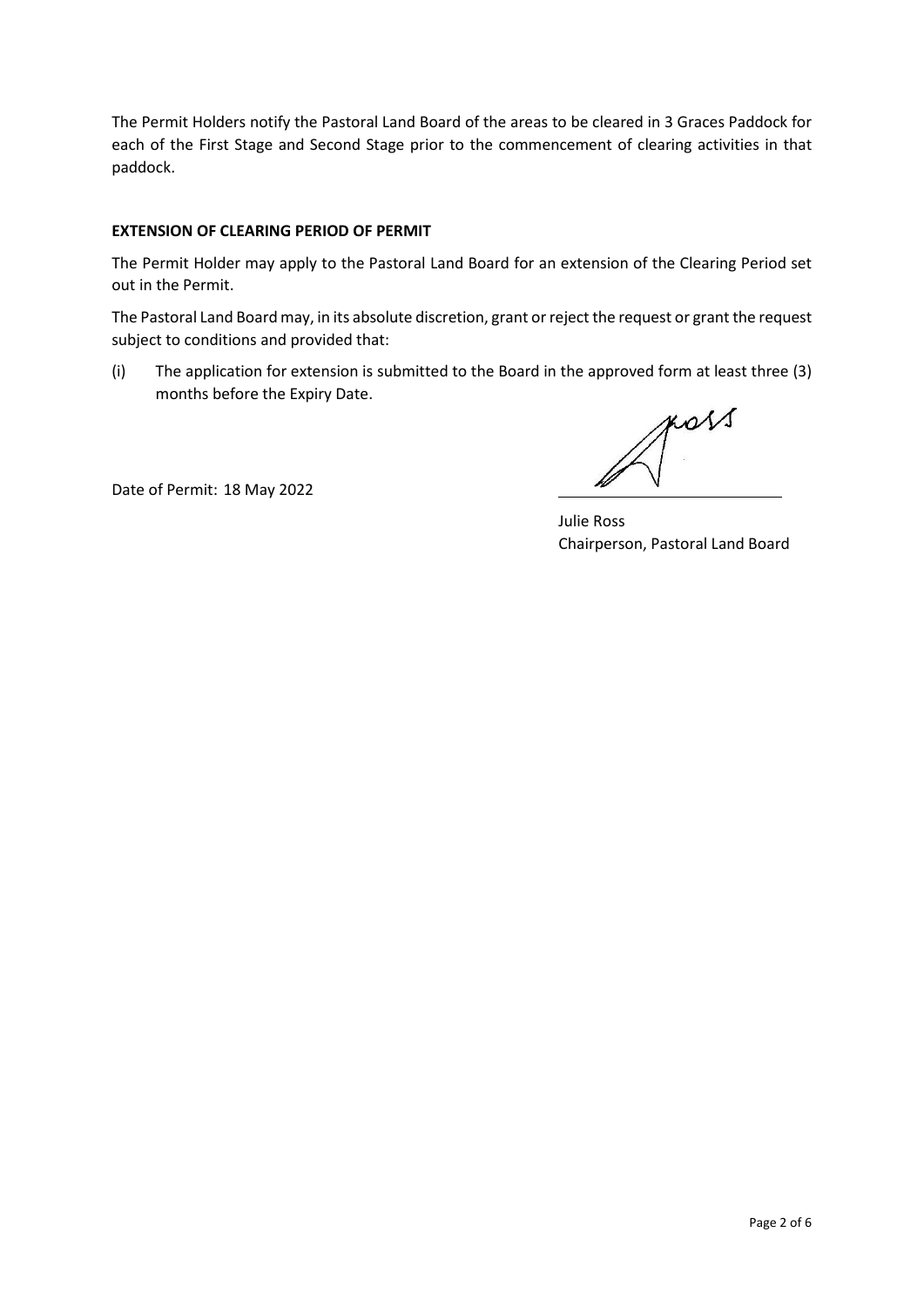### **DEFINITIONS**

In this Permit:

"**Clearing Activities**" means any works associated with the clearing of native vegetation; including, but not limited to, any earth-disturbing preparatory works within the Permitted clearing area for example boundary demarcation by grading and/or installation of erosion and sediment controls.

"**Endorsed Plan/Drawing**" means any plan subject to the conditions of the Permit that has been endorsed by the Board as forming part of this Permit.

"**Expiry Date**" means 30 June 2027.

"**Original Application**" means the document entitled "*Application to Clear Pastoral Land (s.38(1)(h) Pastoral Land Act 1992)*" submitted 24 May 2016.

"**Pastoral Lessee**" has the same meaning as in the *Pastoral Land Act 1992*.

**"Pastoral Purposes"** has the same meaning as in the *Pastoral Land Act 1992.*

"**Permit Holder/s**" means the Pastoral Lessee.

"**Permitted Clearing Area**" means the area shown on the Endorsed Drawing No PLC16/9-A dated 15 November 2016 signed by Paul Zlotkowski as Chairman of the Pastoral Land Board.

"**Substantially Commenced**" and "**Substantially Commence**" means not less than 10% of the total area proposed for clearing under this Permit has been cleared.

#### **SCHEDULE OF CONDITIONS**

#### **Conditions Precedent**

- 1. Prior to the commencement of works and Erosion and Sediment Control Plan (ESCP) is to be submitted to and approved by the Department of Environment, Parks and Water Security (DEPWS), and an endorsed copy of the plan will form part of this permit. All works are to be undertaken in accordance with the endorsed ESCP, to the satisfaction of DEPWS. The plan should detail methods and treatments for minimising erosion and sediment loss from the site during both the clearing and establishment phases. Erosion and sediment control information is available on the DEPWS website at [https://nt.gov.au/environment/soil-land-vegetation/soil](https://nt.gov.au/environment/soil-land-vegetation/soil-managementerosion-sediment-control)[managementerosion-sediment-control.](https://nt.gov.au/environment/soil-land-vegetation/soil-managementerosion-sediment-control)
- 2. To avoid the spread of declared weed species, both within and off the property, a Weed Management Plan is to be developed prior to the commencement of works to the satisfaction of the DEPWS' Weed Management Branch. The proponent should contact the Weed Management Branch (Darwin office (08) 8999 4567) for advice and support in the development of the plan.

#### **Conditions**

3. Weed management and weed spread prevention activities must be employed throughout the clearing and pasture improvement phases of the proposed development to the satisfaction of DEPWS' Weed Management Branch. Ongoing herbicide treatment of weed species will be required on site until preferred species are established and maintained.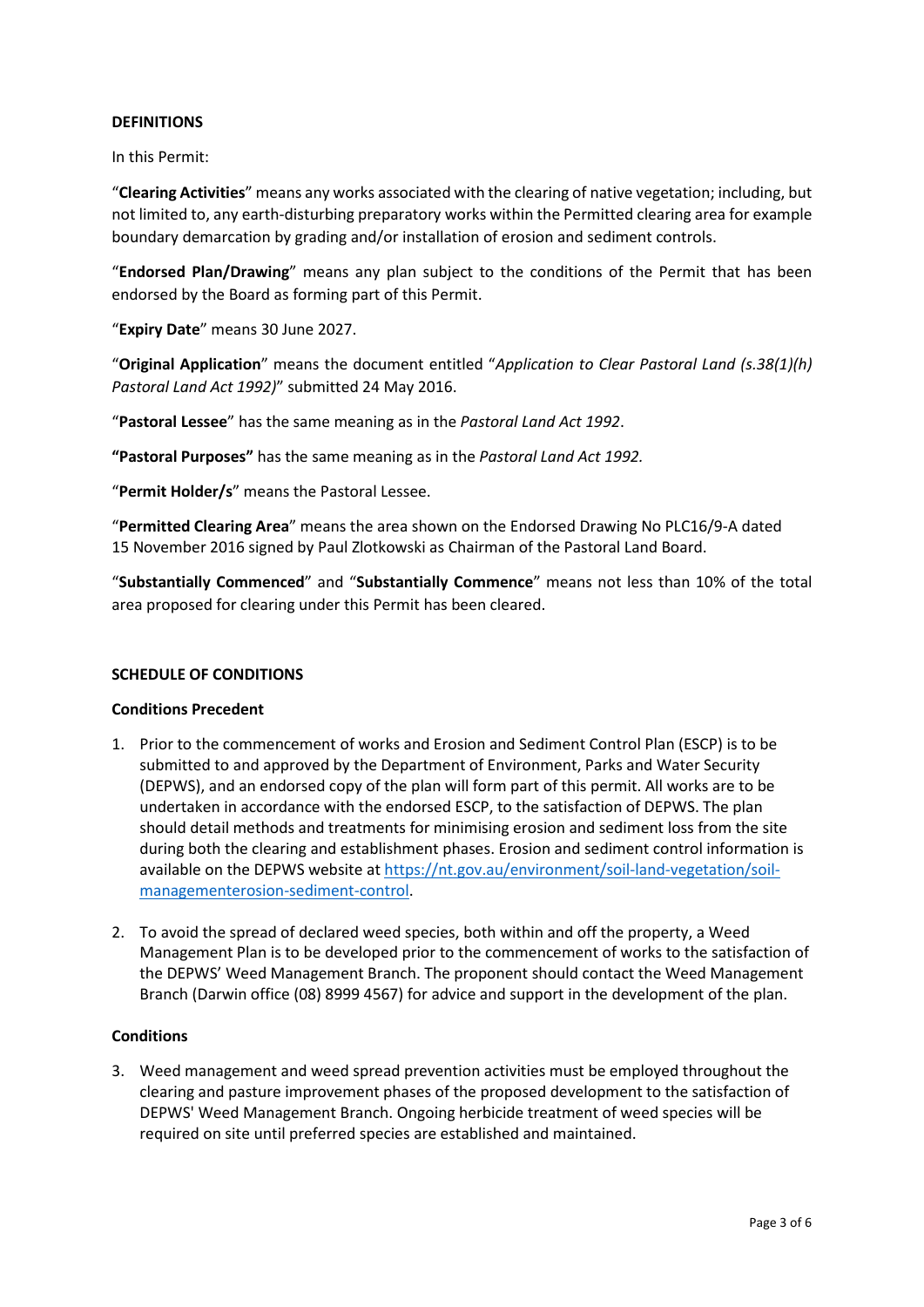- 4. The clearing, clearing methods, pasture establishment, ongoing pasture and grazing management and ongoing environmental management (including erosion and sediment control) of cleared areas must be undertaken:
	- a. in accordance with the Original Application and all subsequent supporting material provided by John Armstrong and through his legal representative Graham Cole;
	- b. in accordance with the Endorsed Clearing Plan; and
	- c. to the satisfaction of the Pastoral Land Board.
- 5. The Permit Holder is required to ensure land management practices do not instigate erosion and to ensure that appropriate erosion and sediment control measures are employed throughout the development and establishment stages, including:
	- a. retention of buffer zones where appropriate and measures to address seasonal timing of works;
	- b. management of groundcover and minimisation of bare ground, crop layout and maintenance of natural sheet flow patterns;
	- c. avoidance or removal of soil windrows or other surface modifications that create concentrated flow paths for runoff; and
	- d. use of erosion controls on access tracks where appropriate.
- 6. The Permit Holder must notify the Director Pastoral Lease Administration and Board, DEPWS and the Pastoral Land Board before the commencement of each stage of clearing and on completion of the clearing as outlined in the Original Application and all subsequent supporting material provided by John Armstrong and through his legal representative Graham Cole.
- 7. The Permit Holder must take due care during clearing works and if any archaeological sites (Aboriginal or historic) are identified then works in the immediate area should cease and the Heritage Branch should be contacted for comment.
- 8. This Permit is subject to the Permit Holder's ongoing compliance with its obligations under the PPL.
- 9. Despite any term or condition of this Permit, the Permit Holder must at its own cost in all respects, comply with all laws, statutes and subordinate instruments, applicable to the clearing of pastoral land including but not limited to the following:
	- a. *Northern Territory Aboriginal Sacred Sites Act 1989* (NT);
	- b. *Territory Parks and Wildlife Conservation Act 1976* (NT);
	- c. *Weeds Management Act 2001* (NT);
	- d. *Bushfires Management Act 2016* (NT);
	- e. *Heritage Act 2011* (NT);
	- f. *Environment Protection Act 2019* (NT); and
	- g. *Environment Protection and Biodiversity Conservation Act 1999* (Cth).
- 10. This Permit is at all times subject to existing rights, title and interests of all other persons (including any rights or interests registered on the certificate of title). The Permit Holder must comply with all terms and conditions of such existing rights, title and interests. The Permit Holder must not unreasonably or unduly interfere with, impede, restrict or limit the rights, title or interests of any person.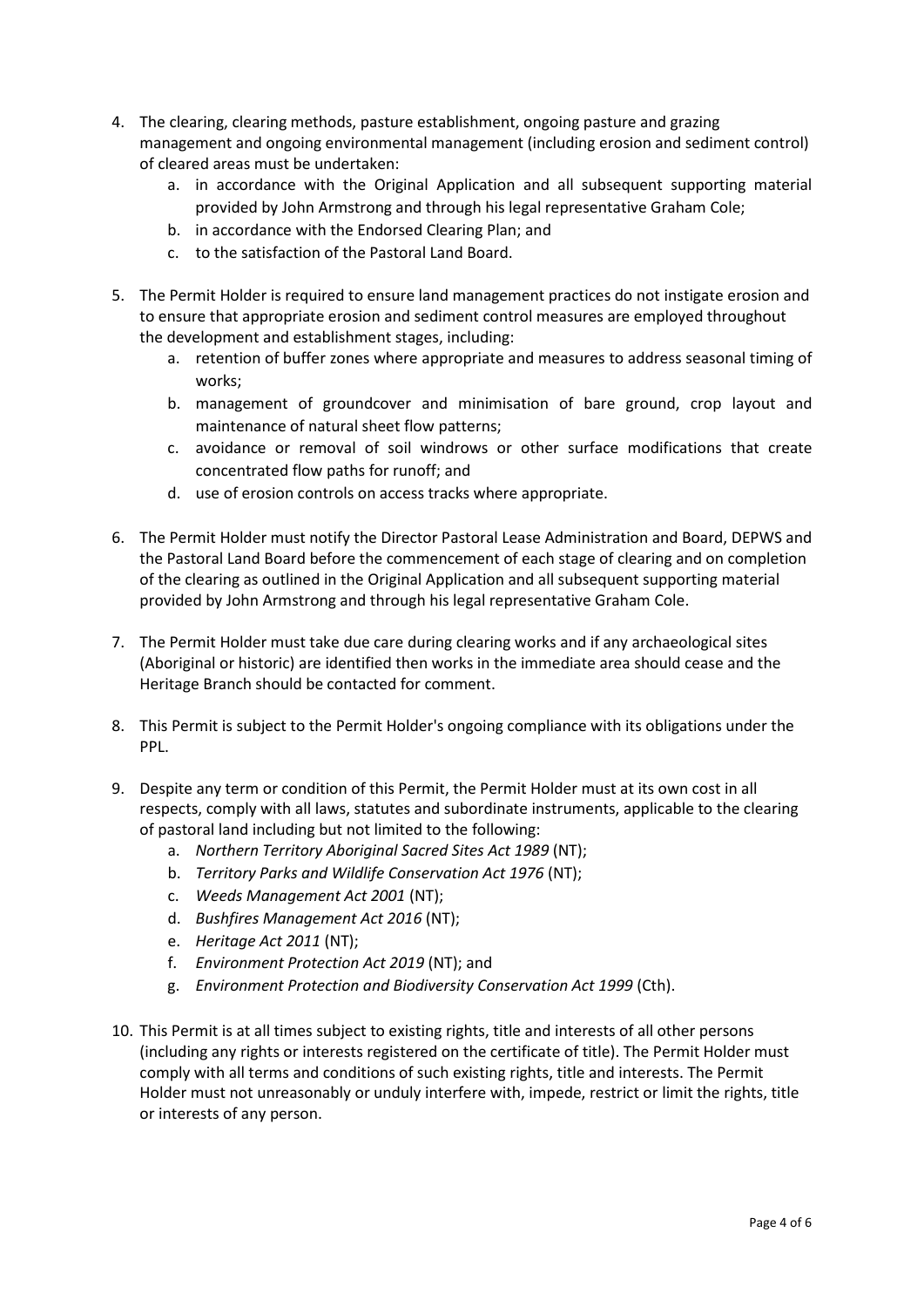- 11. This Permit shall be revoked automatically upon the:
	- a. termination of the PPL; or
	- b. surrender of the PPL.
- 12. For the avoidance of doubt, a transfer of the PPL does not revoke this Permit.
- 13. The Pastoral Land Board may immediately revoke this Permit by written notice to the Permit Holder if the Permit Holder breaches any condition of this Permit and fails to remedy the breach within ninety (90) days after receiving notice requiring it to do so.